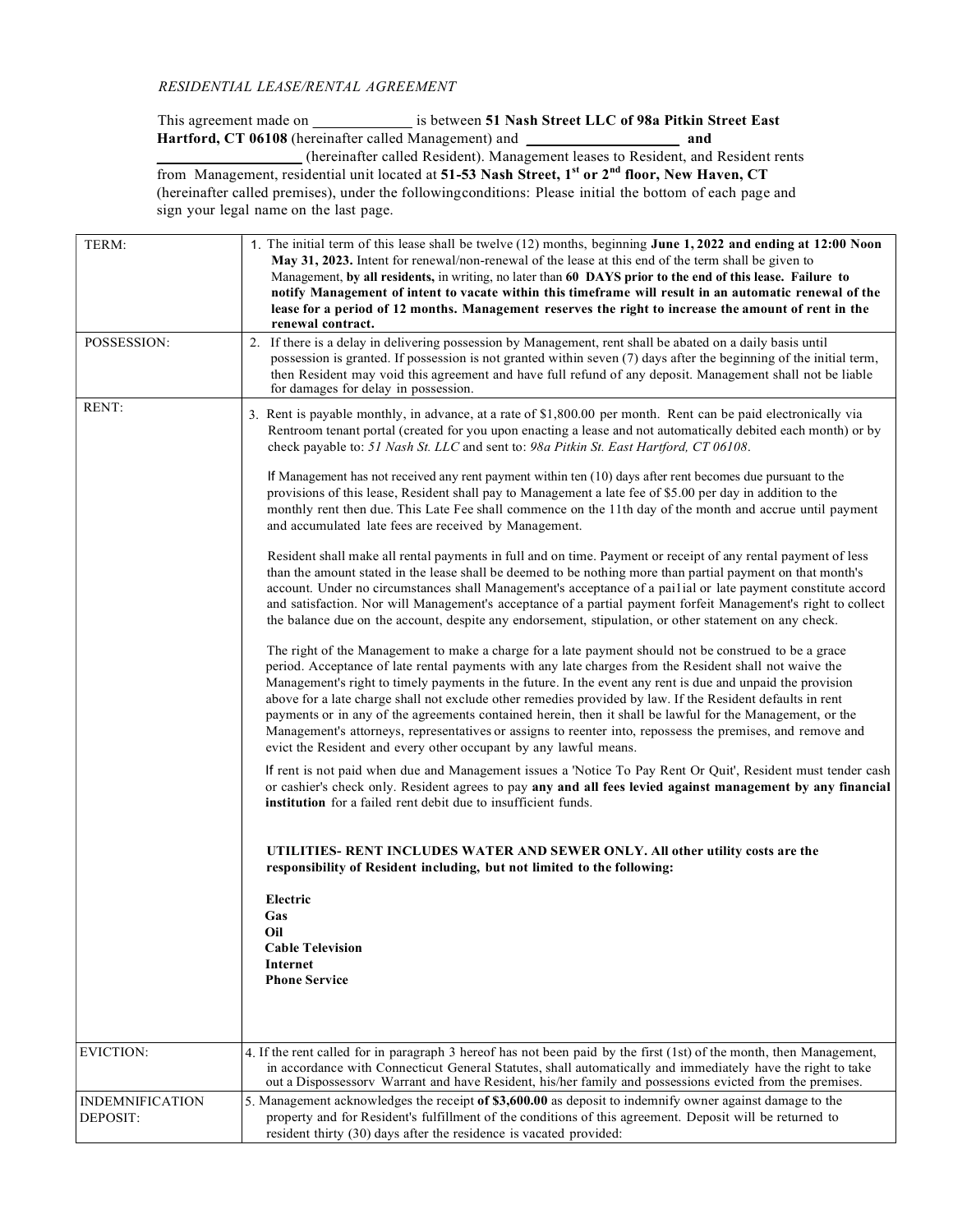|                           | (a) Lease term has expired or agreement has been terminated by both parties; and<br>All monies due management by resident have been paid; and<br>(b)<br>(c) Residence is not damaged and is left in its original condition, normal wear and tear expected.<br>(d) Management is in receipt of copy of paid final bills on all utilities (including gas, electric, water,<br>telephone, cable TV and any other applicable bills). Resident must, upon termination of occupancy, fill<br>the oil tank and provide Management with a receipt for such. Resident acknowledges and Management<br>warrants that the oil tank will be full at the time of taking possession.<br>Deposit will not be returned if Resident leaves before lease time is completed.<br>(e)<br>Deposit may be applied by Management to satisfy all or part of Residents obligations and such<br>(f)<br>act shall not prevent Management from claiming damages in excess of the deposit. Resident may not<br>apply the deposit to any part of the rent payment.<br>(h) ALL residents belongings have been removed from the premises and no items requiring bulk trash<br>services remain anywhere on the premises. Any items belonging to the resident and remaining in the<br>residence oron the premises will be removed by a professional service and any cost will be deducted from                                                             |
|---------------------------|------------------------------------------------------------------------------------------------------------------------------------------------------------------------------------------------------------------------------------------------------------------------------------------------------------------------------------------------------------------------------------------------------------------------------------------------------------------------------------------------------------------------------------------------------------------------------------------------------------------------------------------------------------------------------------------------------------------------------------------------------------------------------------------------------------------------------------------------------------------------------------------------------------------------------------------------------------------------------------------------------------------------------------------------------------------------------------------------------------------------------------------------------------------------------------------------------------------------------------------------------------------------------------------------------------------------------------------------------------------------------------------------------------------------|
| <b>BREACH:</b>            | the deposit.<br>6. It is the intent of both parties that this lease is for a period of <b>twelve (12) months.</b> Should this lease be<br>breached by the Resident, the indemnification deposit shall be forfeited as liquidated damages and the resident                                                                                                                                                                                                                                                                                                                                                                                                                                                                                                                                                                                                                                                                                                                                                                                                                                                                                                                                                                                                                                                                                                                                                              |
|                           | will owe rent through the last day of occupancy.                                                                                                                                                                                                                                                                                                                                                                                                                                                                                                                                                                                                                                                                                                                                                                                                                                                                                                                                                                                                                                                                                                                                                                                                                                                                                                                                                                       |
| <b>SUBLET</b>             | 7. Resident may not sublet residence or assign this lease without the written consent of Management                                                                                                                                                                                                                                                                                                                                                                                                                                                                                                                                                                                                                                                                                                                                                                                                                                                                                                                                                                                                                                                                                                                                                                                                                                                                                                                    |
| <b>CREDIT APPLICATION</b> | 8. Management having received and reviewed a credit application filled out by Resident, and Management<br>having relied upon the representations and statements made therein as being true and correct, has agreed to<br>enter into this rental agreement with Resident. Resident and Management agree the credit application the<br>Resident filled out when making application to rent said residence is hereby incorporated by reference and<br>made part of this rental agreement. Resident further agrees if he/she falsified any statement on said<br>application, Management has the right to terminate rental agreement immediately, and further agrees<br>Management shall be entitled to keep any security deposit and any prepaid rent as liquidated damages.<br>Resident further agrees, in event Management exercises its option to terminate rental agreement, Resident will<br>remove him or herself, his/her family, and possessions from the premises within twenty-four (24) hours of<br>notification from Management of the termination of his/her lease. Resident further agrees to indemnify<br>Management for any damages to property to property of Management including, but not limited to the cost of<br>making residence suitable for renting to another Resident, and waives any right of "set off for the security<br>deposit and prepaid rent which was forfeited as liquidated damages. |
| FIRE AND CASUALTY         | 9. If residence becomes uninhabitable by reason of fire, explosion, or by other casualty, Management may, at its<br>option, terminate rental agreement or repair damages within thirty (30) days. If Management does not do<br>repairs within this time or if building is fully destroyed, the rental agreement hereby created is terminated. If<br>Management elects to repair damage, rent shall be abated and prorated from the date of the fire, explosion, or<br>other casualty to the date of reoccupancy, providing during repairs, Resident has vacated and removed<br>Resident's possessions as required by Management. The date of reoccupancy shall be the date of notice that<br>the residence is ready for reoccupancy.                                                                                                                                                                                                                                                                                                                                                                                                                                                                                                                                                                                                                                                                                   |
| <b>HOLD OVER</b>          | 10. Resident shall deliver possession of residence in good order and repair to Management upon termination or<br>expiration of this agreement. If residence is not left in broom swept condition with all the residents<br>belongings removed, management shall withhold a portion of the security deposit to cover cleaning costs.<br>Portion of the deposit withheld will be contingent upon the condition of the residence upon vacancy.                                                                                                                                                                                                                                                                                                                                                                                                                                                                                                                                                                                                                                                                                                                                                                                                                                                                                                                                                                            |
| <b>RIGHT OF ACCESS</b>    | 11. During Reasonable hours, Management shall have the right of access to residence for inspection, repair or to<br>show unit to prospective buyers, mortgagees or tenants. In case of emergency, Management may enter at any<br>time to protect life and prevent damage to the property.                                                                                                                                                                                                                                                                                                                                                                                                                                                                                                                                                                                                                                                                                                                                                                                                                                                                                                                                                                                                                                                                                                                              |
| <b>USE</b>                | 12. Residence shall be used for residential purposes only and shall be occupied only by the persons named in<br>Residents application to lease. The presence of an individual residing on the premises who is not a signatory<br>on the rental agreement will be sufficient grounds for termination of this agreement. Residence shall be used<br>so as to comply with state, county, and municipal laws and ordinances. Resident shall not use residence or<br>permit it to be used for any disorderly or unlawful purpose or in any manner so as to interfere with other<br>Residents enjoyment of their residence.                                                                                                                                                                                                                                                                                                                                                                                                                                                                                                                                                                                                                                                                                                                                                                                                  |
| <b>PROPERTY LOSS</b>      | 13. Management shall not be liable for damage to Resident's property for any type for any reason or cause<br>whatsoever, except where such is due to Management's gross negligence. Resident acknowledges that he/she<br>is aware that he/she is responsible for obtaining any desired insurance for fire, theft, liability, etc. On personal<br>possessions, family, and guests.                                                                                                                                                                                                                                                                                                                                                                                                                                                                                                                                                                                                                                                                                                                                                                                                                                                                                                                                                                                                                                      |
| <b>PETS</b>               | 14. Pets are limited to two cats or one dog. No aggressive breeds. There is an additional \$250 fee for owning a pet<br>and an additional \$100 cleaning fee deducted from your security deposit. Additional Pets are prohibited<br>without express written consent of Management.                                                                                                                                                                                                                                                                                                                                                                                                                                                                                                                                                                                                                                                                                                                                                                                                                                                                                                                                                                                                                                                                                                                                     |
| <b>INDEMNIFICATION</b>    | 15. Resident releases Management from liability for and agrees to indemnify Management against<br>losses, incurred by Management as a result of;<br>Residents failure to fulfill any condition of this agreement<br>(a)<br>Any damage or injury happening in or about residence or premises to Resident's invitees or licensees<br>(b)<br>or such person's property                                                                                                                                                                                                                                                                                                                                                                                                                                                                                                                                                                                                                                                                                                                                                                                                                                                                                                                                                                                                                                                    |
|                           |                                                                                                                                                                                                                                                                                                                                                                                                                                                                                                                                                                                                                                                                                                                                                                                                                                                                                                                                                                                                                                                                                                                                                                                                                                                                                                                                                                                                                        |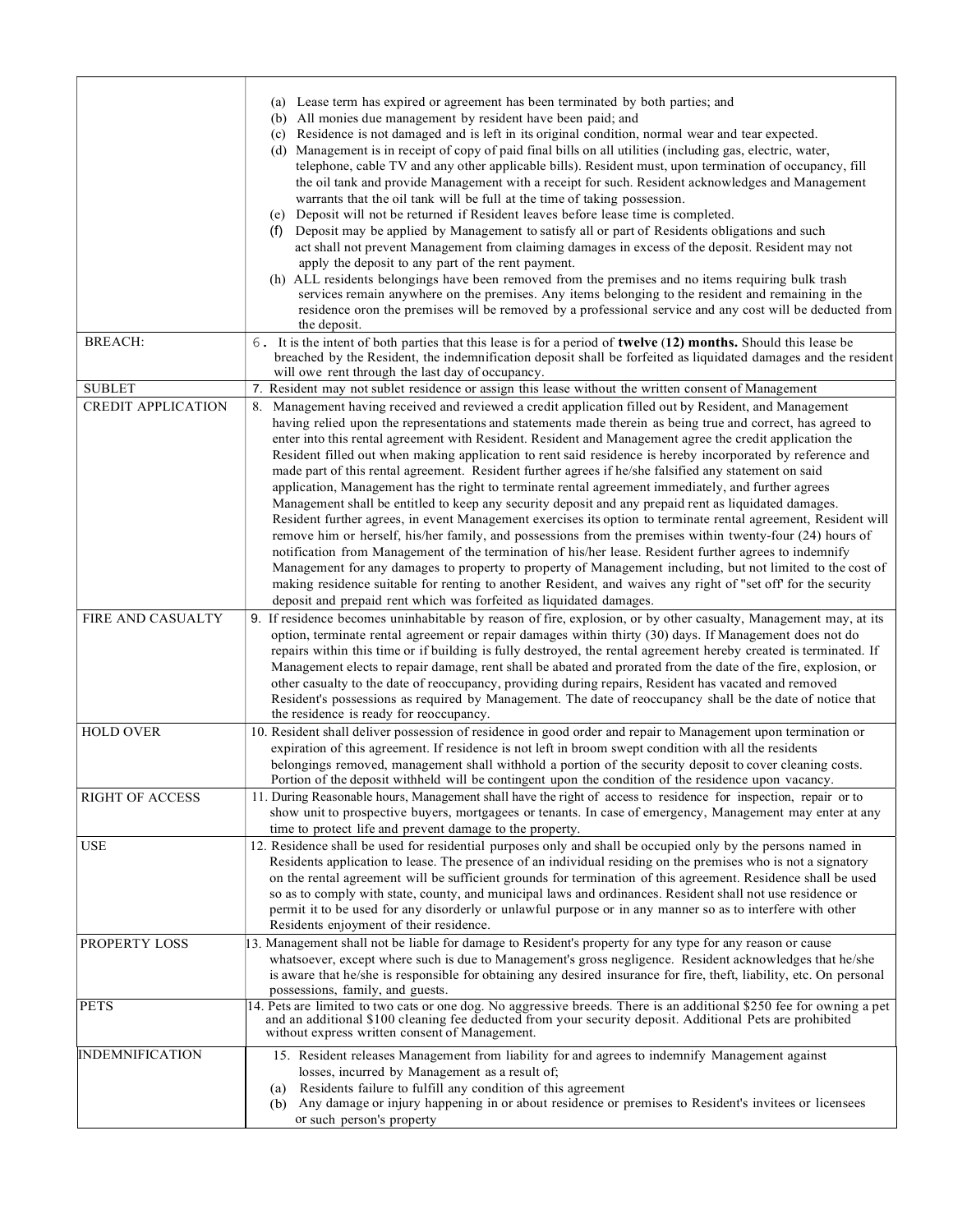|                                        | (c) Resident's failure to comply with any requirements imposed by any governmental<br>(d) Any judgment, lien, or other encumbrance filed against residence as a result of Resident's action.                                                                                                                                                                                                                                                                                                                                                                                                                                                                                                                                                                                                                                                                                                                                                                                                                                                                                                                                                                                                                                                                                                                                                                                                                                                                                                                                                                                                                                                                                                                                                                                                                                                                                                                                                                 |
|----------------------------------------|--------------------------------------------------------------------------------------------------------------------------------------------------------------------------------------------------------------------------------------------------------------------------------------------------------------------------------------------------------------------------------------------------------------------------------------------------------------------------------------------------------------------------------------------------------------------------------------------------------------------------------------------------------------------------------------------------------------------------------------------------------------------------------------------------------------------------------------------------------------------------------------------------------------------------------------------------------------------------------------------------------------------------------------------------------------------------------------------------------------------------------------------------------------------------------------------------------------------------------------------------------------------------------------------------------------------------------------------------------------------------------------------------------------------------------------------------------------------------------------------------------------------------------------------------------------------------------------------------------------------------------------------------------------------------------------------------------------------------------------------------------------------------------------------------------------------------------------------------------------------------------------------------------------------------------------------------------------|
| <b>FAILURE OF</b><br>MANAGEMENT TO ACT | 16. Failure of Management to insist upon compliance with the terms of this agreement shall not constitute a<br>waiver of any violation.                                                                                                                                                                                                                                                                                                                                                                                                                                                                                                                                                                                                                                                                                                                                                                                                                                                                                                                                                                                                                                                                                                                                                                                                                                                                                                                                                                                                                                                                                                                                                                                                                                                                                                                                                                                                                      |
| <b>REMEDIES</b><br><b>CUMULATIVE</b>   | 17. All remedies under this agreement or by law or equity shall be cumulative. If a suit for any breach of this<br>agreement establishes a breach by Resident, Resident shall pay to Management all expenses incurred in<br>connection therewith.                                                                                                                                                                                                                                                                                                                                                                                                                                                                                                                                                                                                                                                                                                                                                                                                                                                                                                                                                                                                                                                                                                                                                                                                                                                                                                                                                                                                                                                                                                                                                                                                                                                                                                            |
| <b>NOTICES</b>                         | 18. Any notice required by this agreement shall be in writing and shall be delivered personally or mailed by<br>registered or certified mail.                                                                                                                                                                                                                                                                                                                                                                                                                                                                                                                                                                                                                                                                                                                                                                                                                                                                                                                                                                                                                                                                                                                                                                                                                                                                                                                                                                                                                                                                                                                                                                                                                                                                                                                                                                                                                |
| <b>REPAIRS</b>                         | 19. Management will make necessary repairs to the exterior and building infrastructure with reasonable promptness<br>after receipt of written notice from Resident. Resident shall keep premises and appliances in asafe, clean, and<br>sanitary condition. Resident shall notify Management, in writing, of any and all repairs made to the interior of<br>said premises. Resident shall make contact with all repair or service people.<br>Resident may not remodel or paint or structurally change, nor remove any fixture there from without written<br>permission from Management. Resident shall notify management, in writing, of any required repairs and shall<br>take all reasonable steps to prevent ongoing or severe damage to property or persons as a result of said<br>required repairs. Resident acknowledges that the plumbing drains in the unit are functioning properly at the<br>time of possession. Resident acknowledges that they will be financially responsible for the clearing of any<br>drain blockages which, based on a written statement from a licensed plumber, are not due to structural defects<br>in the drain pipes or any cause outside the control of the resident. Additionally, resident shall be<br>liable for any damages resulting from a drain blockage event meeting the aforementioned criteria.                                                                                                                                                                                                                                                                                                                                                                                                                                                                                                                                                                                                            |
| <b>ABANDONMENT</b>                     | 20. If Resident removes or attempts to remove property from the premises other than in the usual course of<br>continuing occupancy, without having first paid Management all monies due, residence may be considered<br>abandoned, and Management shall have the right without notice, to store or dispose of any property<br>remaining on the premises by Resident. Management shall also have the right to store or dispose of any<br>Resident's property remaining on the premises after the termination of this agreement. Any such property<br>shall be considered Management's property and the title thereto shall vest in Management.                                                                                                                                                                                                                                                                                                                                                                                                                                                                                                                                                                                                                                                                                                                                                                                                                                                                                                                                                                                                                                                                                                                                                                                                                                                                                                                |
| MORTGAGEE'S RIGHTS                     | 21. Resident's rights under this lease shall at all times be automatically junior and subject to any deed to secure<br>debt which is now or shall hereafter be placed on premises of which residence is part; if requested, Resident<br>shall execute promptly any certificate that Management may request to specifically implement the<br>subordination of this paragraph.                                                                                                                                                                                                                                                                                                                                                                                                                                                                                                                                                                                                                                                                                                                                                                                                                                                                                                                                                                                                                                                                                                                                                                                                                                                                                                                                                                                                                                                                                                                                                                                 |
| <b>RULES AND</b><br><b>REGULATIONS</b> | 22.<br>(a) Signs: Resident shall not display any signs, exterior lights, or markings. No awnings or other projections                                                                                                                                                                                                                                                                                                                                                                                                                                                                                                                                                                                                                                                                                                                                                                                                                                                                                                                                                                                                                                                                                                                                                                                                                                                                                                                                                                                                                                                                                                                                                                                                                                                                                                                                                                                                                                        |
|                                        | shall be attached to the outside of the building.<br>(b) Locks: Resident is prohibited from adding locks to, changing, or in any way altering locks installed on the<br>doors. All keys must be returned to Management of the premises upon termination of the occupancy.<br>(c) Entrances, walks, lawns, and driveways shall not be obstructed or used for any purpose other than ingress<br>land egress.<br>(d) Radio or television aerials shall not be erected on the roof or exterior without written consent of Management.<br>(e) Storage: No goods or materials of any kind or description which are combustible or would increase fire risk<br>or shall in any way increase the fire insurance rate with respect to the premises or any law or regulation, may<br>be taken or placed in a storage area or the residence itself. Storage in all such areas shall be at Resident's risk<br>and Management shall not be responsible for any loss or damage.<br>(t) Walls: no nails, screws or adhesive hangers except standard picture hooks, shade brackets, and curtain rod<br>brackets may be placed in walls, woodwork, or any pail of residence. Non-residue adhesive hooks may be<br>used. No paint or wallpaper may be applied to any part of residence without written permission from<br>Management.<br>(g) Guests: Resident shall be responsible and liable for the conduct of his/her guests. Act of guests in violation<br>of this agreement or Management's rules and regulation may be deemed by Management to be a breach by<br>resident. No guest may stay longer than IO days without permission of management: otherwise a \$IO per<br>day guest charge will be due management. Under no circumstances shall guests, of any duration, claim any<br>rights of possession granted to resident under this agreement.<br>(h) Noise: All radios, television sets, phonographs, etc. Must be turned down to a level of sound that does not |
|                                        | annoy or interfere with neighbors and at all times must comply with the City of New Haven noise<br>ordinances.<br>Resident shall not place any debris or items that may impede ingress or egress in Common hallways or<br>$\left( 1\right)$<br>common entrances.                                                                                                                                                                                                                                                                                                                                                                                                                                                                                                                                                                                                                                                                                                                                                                                                                                                                                                                                                                                                                                                                                                                                                                                                                                                                                                                                                                                                                                                                                                                                                                                                                                                                                             |
|                                        | Resident's guide: Management reserves the right at any time to prescribe such additional rules and make<br>(i)<br>such changes to the rules and regulations set forth and referred to above, as Management shall, in it's<br>judgment, determine to be necessary for the safety, care, and cleanliness of the premises, for the preservation<br>of good orderor for the comfort or benefit or residents generally.<br>(k) Common Laundry: Residents shall be responsible for maintaining the cleanliness of the laundry facility.<br>Smoking: For the health and comfort of all residents, smoking is prohibited in the residence or any enclosed<br>(1)<br>portion of the building. This includes the basement, common hallways and foyers. Cigarette butts may                                                                                                                                                                                                                                                                                                                                                                                                                                                                                                                                                                                                                                                                                                                                                                                                                                                                                                                                                                                                                                                                                                                                                                                             |